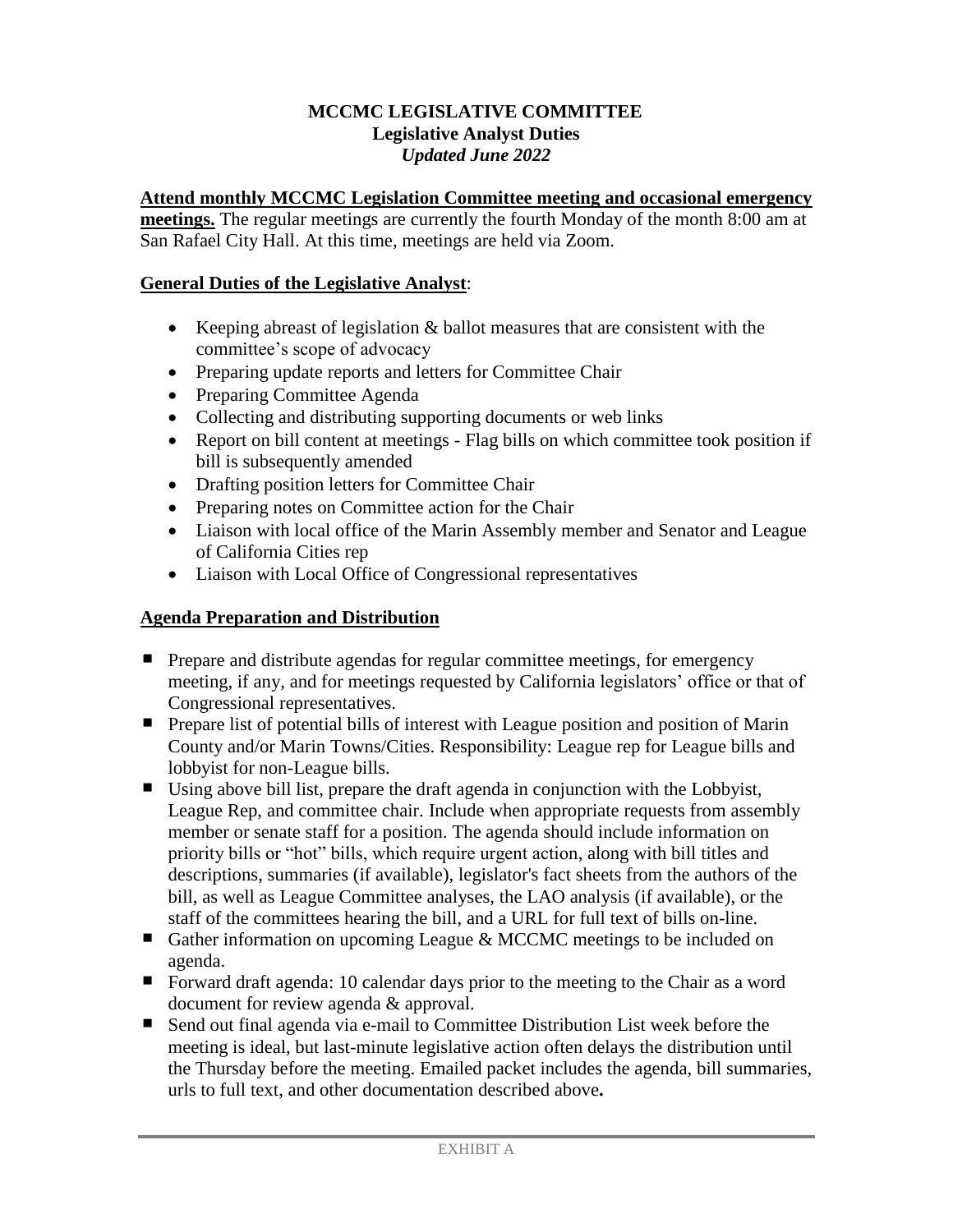- **Prepare updates on bills of specific areas of interest with info lobbyists and league rep** will help
- Keep the distribution list updated. The list includes committee voting members (representatives from the council of Marin cities), and League representative, usually the North Bay Public Affairs manager of the League of CA Cities, Marin legislative aides, lobbyist, San Rafael City Manager, County Administrator, and others who may be interested.
- Attend monthly meetings and prepare notes of the meeting. Notes include brief summaries of the pro/con discussion and any position taken by vote of committee on bills or relevant matters. Copies of the notes are sent to the chair as soon as possible after the meeting.
- Keep and update a spreadsheet of bills, positions, dates position taken, amendments to the bills or changes of position. Distribute to committee monthly.
- Set up zoom meeting or in-person meeting location and phone connection to lobbyist.

# **Letters in Support/Opposition**

- Research and prepare draft letters for approval by the Chair. Letters should include Marin specific information where material. Contact staff regarding potential impact on individual city/town. Contact Marin County legislative staff when necessary. Letters can be prepared using the League or the Lobbyist template when consistent with the position of the committee. Staff will obtain templates and dispatch it to the Chair for signature within 3 working days after committee meeting.
- Initial position letters will be sent out to the legislators no later than 5 calendar days after the meeting, or sooner for urgency matters, if at all possible. Follow up letters requested when a bill on which the committee has taken a position is sent to another committee or house in the legislature should be sent out within 2 days of the request.
- Send a Word document to the Chair for review.
- Obtain chair's signature on final letters.
- **Prepare PDF** of signed letter and distribute to author of the bill and chair of the committee hearing the bill, with ccs to local Assembly Member and Senator, League of California Cities, MCCMC lobbyist. If the bill is still controversial when it reaches the governor's desk, a letter is sent to the governor. All letters sent should be cc'd to the chair.
- Committee positions, if any, on initiatives that have qualified for the ballot should also be provided to Initiative author or committee.
- The Lobbyist or League Representative are sources for contact information for the relevant legislators and other designated recipients. Other sources exist, as needed.
- Keep a file of all final, signed letters.

# **Preparing Updated Reports and Letters for Committee Chair**

- Forward updates from Legislative Offices, advocates, League of California Cities, and Lobbyist if the chair is not on their email roster.
- Track bills on which MCCMC legislative committee has taken a position. Prepare letters on amended bills.